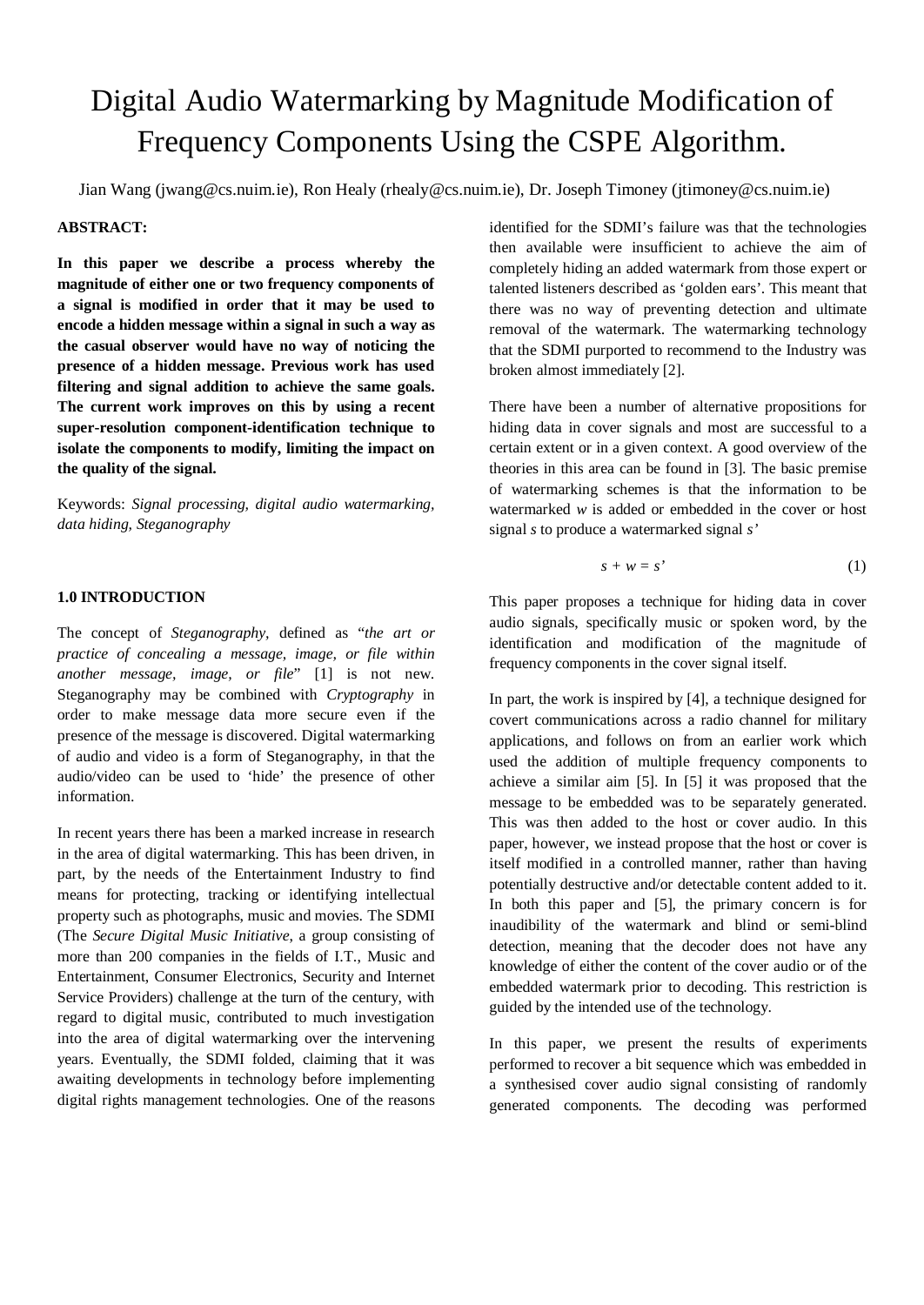without any reference to the original unwatermarked signal or the watermark itself.

## **2.0 METHOD**

A component value is first chosen which is used as the basis for calculating which components to modify to hide the message. The initial component choice may be dependent on various factors, such as the type of audio used as host/cover. For example, human speech generally consists of lower frequency components – and less of them – than a modern Rock or Pop song so hiding data in a recording of speech would naturally limit the component of choice. However, even in such a limited range, there are still thousands of values to choose from.

The value of the chosen component becomes, in effect, a private key and this value is needed in order to decode the watermark – assuming that the *presence* of the watermark has previously been detected. This adds to the security of the technique when used in an environment where *security of the content* of the hidden message is an issue.

The signal intended as the cover or host audio is segmented into frames of uniform length and the frame is then analysed using 'Complex Spectral Phase Estimation' (CSPE) techniques [6] to identify the presence and magnitude of its inherent components. Previously, FFT techniques have been used to approximate the relative strengths of inherent components. This would be inadequate for this project, as exact measurement of components using the FFT is only possible if the component is aligned with an analysis bin. This is an unlikely occurrence in a real-world signal such as recorded music or speech. Therefore, the FFT is an inadequate solution to the problem of identifying exactly the components present.

#### 2.1 CSPE INTRODUCTION AND DESCRIPTION

The CSPE algorithm was introduced as a method to accurately estimate the frequency of components that exist within a short time frame. It was also designed to be computationally efficient. It is actually related in some aspects to the cross-spectrogram technique of [7]. The principal of CSPE algorithm can be described as follows:

An FFT analysis is performed twice: firstly on the signal of interest and the second time upon the same signal but shifted in time by one sample. Then, by multiplying the sample-shifted FFT spectrum with the complex conjugate of the initial FFT spectrum, a frequency dependent function is formed from which the exact values of the frequency components it contains can be detected. The procedure of the CSPE algorithm is depicted in block diagram form in Figure 1.



#### **Fig. 1: The flow diagram of CSPE**

Mathematically, the algorithm can be described as follows. Assume a real signal *s0*, and a one-sample shifted version of this signal  $s_1$ . Say that its frequency is  $\beta = q + \delta$  where *q* is an integer and  $\delta$  is a fractional number. If  $\delta$  is an initial phase,  $w_n$  is the window function used in the FFT,  $F_{w s_0}$  is the windowed Fourier transform of  $S_0$ , and  $F_{ws1}$  is the windowed Fourier transform of  $s_1$ , then, from [6], we find

$$
D = e^{\frac{j 2 \pi \beta}{N}}
$$
 (2)

The frequency dependent CSPE function can be written as

$$
CSPE_{w} = F_{ws_{0}} F^{*}_{ws_{1}} = \left(\frac{a}{2}\right)^{2} \left[ \frac{D^{*} \left\|F_{w}(D^{n})\right\|^{2}}{2} + 2 \text{Re}\left\{e^{j2b} DF_{w}(D^{n}) \otimes F_{w}^{*}(D^{-n})\right\} + D \left\|F_{w}(D^{-n})\right\|^{2} \right]
$$
(3)

The windowed transform requires multiplication of the time domain data by the analysis widow, and thus the resulting transform is the convolution of the transform of the window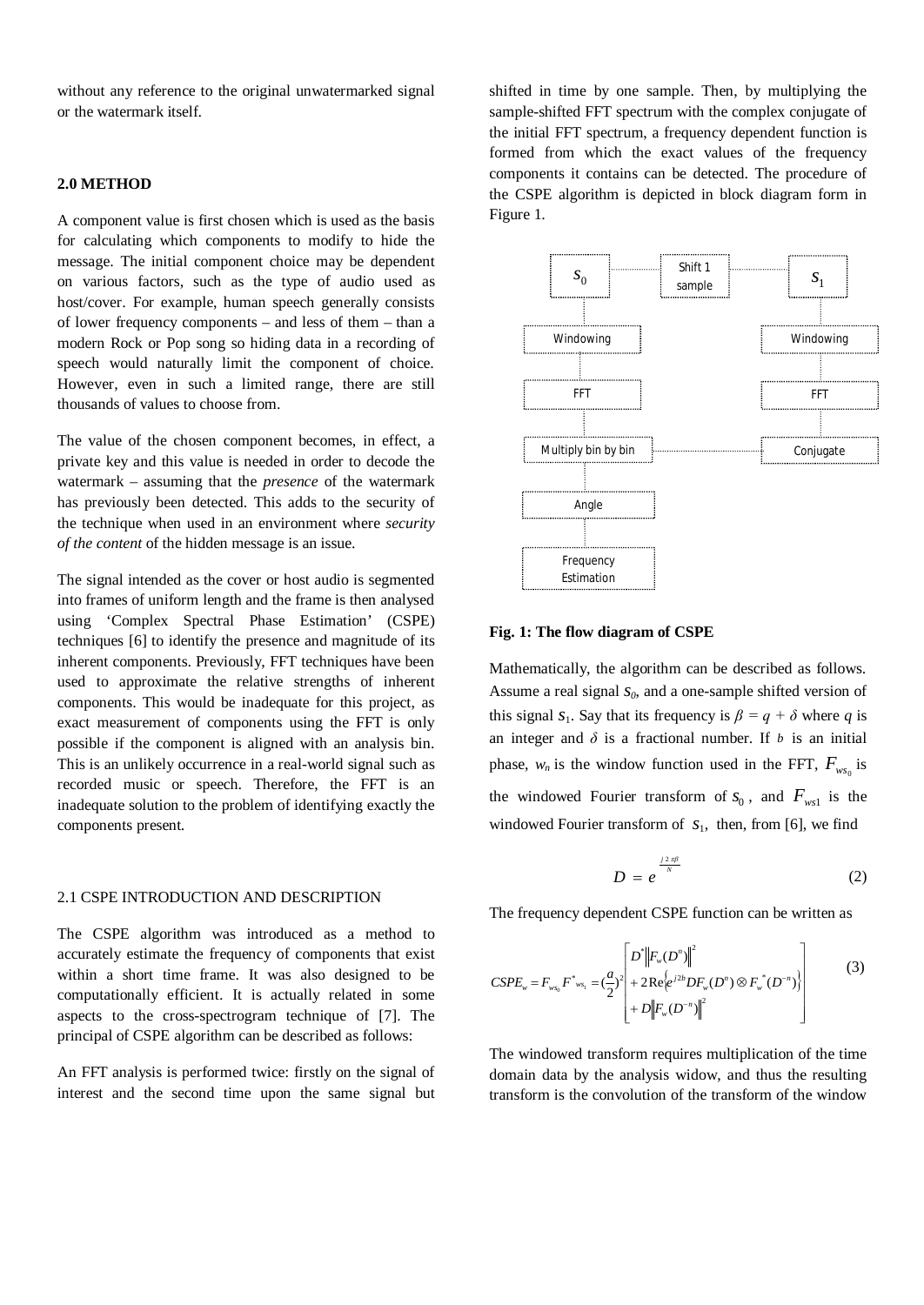function,  $w_f$ , with the transform of a complex sinusoid. Since the transform of a complex sinusoid is a pair of delta functions in the positive and negative frequency positions, the result of the convolution is merely a frequencytranslated copy of  $W_f$  centred at  $+\beta$  and  $-\beta$ . Consequently, with a standard windowing function, the  $||F_w(D^n)||$  term is only considerable when  $k \approx \beta$  and it decays rapidly when *k* is far from *β*. Therefore, the analysis window must be chosen carefully so that it decays rapidly to minimize any spectral leakage into adjacent bins. If this is so it will render the interference terms, i.e. the second and third terms, to be negligible in Eq.(3). Thus, the CSPE for the positive frequencies gives:

$$
CSPE_{w} \approx \frac{a^{2}}{4} \left\| F_{w}(D^{n}) \right\|^{2} D^{-1}
$$
 (4)

From Eq. (4). we find the CSPE frequency estimate

$$
f_{CSPE_w} = \frac{-N\angle(CSPE_w)}{2\pi}
$$
  
= 
$$
\frac{-N\angle\left(\frac{a^2}{4} ||F_w(D^n)||^2 D^{-1}\right)}{2\pi}
$$
  
= 
$$
\frac{-N\angle(\frac{a^2}{4} ||F_w(D^n)||^2 e^{-j\frac{2\pi}{N}\beta})}{2\pi} = \frac{-N(-\frac{2\pi}{N}\beta)}{2\pi} = \beta
$$
 (5)

The frequency dependent function as illustrated in Equation (4) produces a graph with a staircase-like appearance where the flat parts of the graph indicate the exact frequencies of the components. The width of the flat parts is dependent on the main-lobe width of window function used to select the signal before FFT processing. An example of the output of the CSPE algorithm is shown in Figure 2. Consider the signal  $S_I$  which contains components with frequency values (in Hz) of 17, 293.5, 313.9, 204.6, 153.7, 378 and 423. The sampling frequency is 1024 HZ. A frame of 1024 samples in length is windowed using a Blackman window and is padded using 1024 zeros. The frequency dependent CSPE function is computed as per Equation (5). As shown in Figure 2, each component can be calculated and these are identified with an arrow in the graph. The largest error among all the estimates of the components frequencies is approximately 0.15 Hz.



**Fig. 2 Frequency estimation of**  $S_1$  by CSPE

Notice too in Figure 2 that at the flat sections in the graph of the CSPE result, the width of flat sections where the arrows point are related to the width of the window's main-lobe in the frequency domain.

In addition, with CSPE, we can get the amplitude and phase of the *k*th frequency component using the following equations, where *W(ω-fcspe(k))* is the Fourier Transform of window function which has been shifted to *fcspe(k)* in frequency domain.

$$
Amp_k = \left\| \frac{2 \cdot F_{w_{s_0}}}{W(\omega - fcspe(k))} \right\| \tag{6}
$$

$$
Phase_{k} = \angle \left(\frac{2 * F_{w_{s_0}}}{W(\omega - f c spe(k))}\right) \tag{7}
$$

#### 2.2 EXPERIMENTAL EVALUATION OF CSPE

Experiments were designed to evaluate the performance of the CSPE algorithm in correctly identifying frequency components within a multiple-component signal. In each set of experiments, a total of 500 signals with Sampling Frequency 44100 Hz and containing components across the human hearing range of 100 Hz to 20,000 Hz were generated. Each signal contained many equally spaced frequency components. The number of components in each generated signal was not consistent. For each individual signal, we have a unique, randomly-generated step constant which defines the space between two neighbouring frequency components of the signal. 500 step constants were created range from 169 Hz to 668 Hz for 500 signals. Equation (8) and (9) were designed to assess CSPE accuracy in frequency estimation.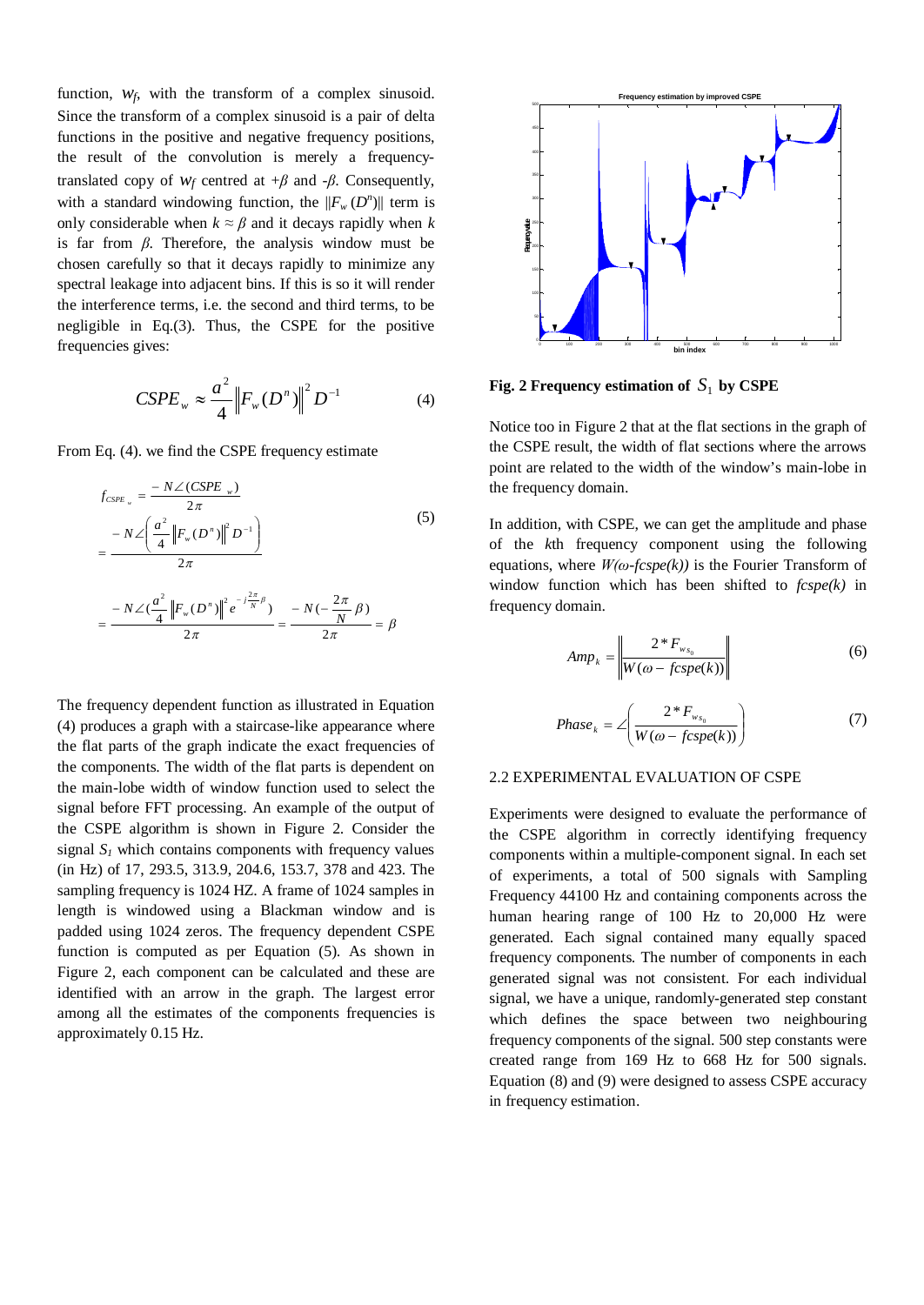Denoting *Freqestk* as the value of estimated Frequency components of signal  $k$ ; *Freq*<sub>orgk</sub> as the value of original Frequency components of signal  $k$ ;  $M_k$  as the number of frequency components contained in Signal *k*; *FreqError* as the frequency estimation error between *Freqest* and *Freqorg* of signal *k*; *MeanErrorcspe* as the mean error of the CSPE frequency estimation over *N* signals, for this experiment, *N* = 500, *M* changes with signal step constant.

$$
FreqError_{k} = \frac{\sum_{i=1}^{M_{k}} |Freq_{esik}(i) -Freq_{orgk}(i)|}{M_{k}}
$$
(8)

The frequency estimation error of each signal as computed using Equation (8) is shown as Figure 3:



**Fig. 3 CSPE Estimation Error for Each Signal**

The distribution of frequency estimation error (*FreqError)* is shown in Figure 4.



**Fig. 4 The distribution of Frequency Estimation Error**

The mean error is calculated according to Equation (9)

$$
MeanError_{cspe} = \frac{\sum_{k=1}^{N}FreqError_k}{N}
$$
(9)

By data analysis, we note that 97.8% of signals analysed using the CSPE algorithm resulted in a *FreqError* value of less than 0.1 Hz, and the *MeanErrorcspe* is 0.0174 Hz, meaning that the algorithm identified the component to within 0.1 Hz in almost all cases. We conclude from these results that the CSPE is extremely accurate in frequency estimation for signals containing constant frequency signal components. With accurate estimation of the frequency, the amplitude and phase can be estimated using Eqs. (6) and (7).

## **3.0 MODIFYING COMPONENTS**

Once the user-defined component has been identified in the signal by the CSPE algorithm, its magnitude is then calculated. It is then a matter of modifying the magnitude of this component, weighting it against a second value from within the signal, in order to represent a single bit '1' or '0'.

We may choose to weight the user-defined components against the average power of the frame in which the bit is to be embedded. This was the procedure followed in both [4] and [5]. We may also choose to modify the user-defined component against a second component. This method has its advantages and disadvantages but it is not our intention to detail the process in this paper. However, using a second component from within the signal as a comparison against which the first user-defined component was weighted, led to some problems in that, while the CSPE algorithm is very accurate in identifying the components in a synthesised signal with little variation, this may not be the same type of component make-up as would be encountered in real world signals, such as audio and speech.

#### 3.1 DYNAMICALLY SELECTING COMPONENTS

We decided to make the process of choosing the component(s) to modify as flexible as possible by making this a dynamically chosen pair of values, dependent on the user-defined value but also dependent on the signal under consideration and reliant on the ability of the CSPE algorithm to detect and identify the components that the watermarking process would use. We defined the components which would be chosen for modification as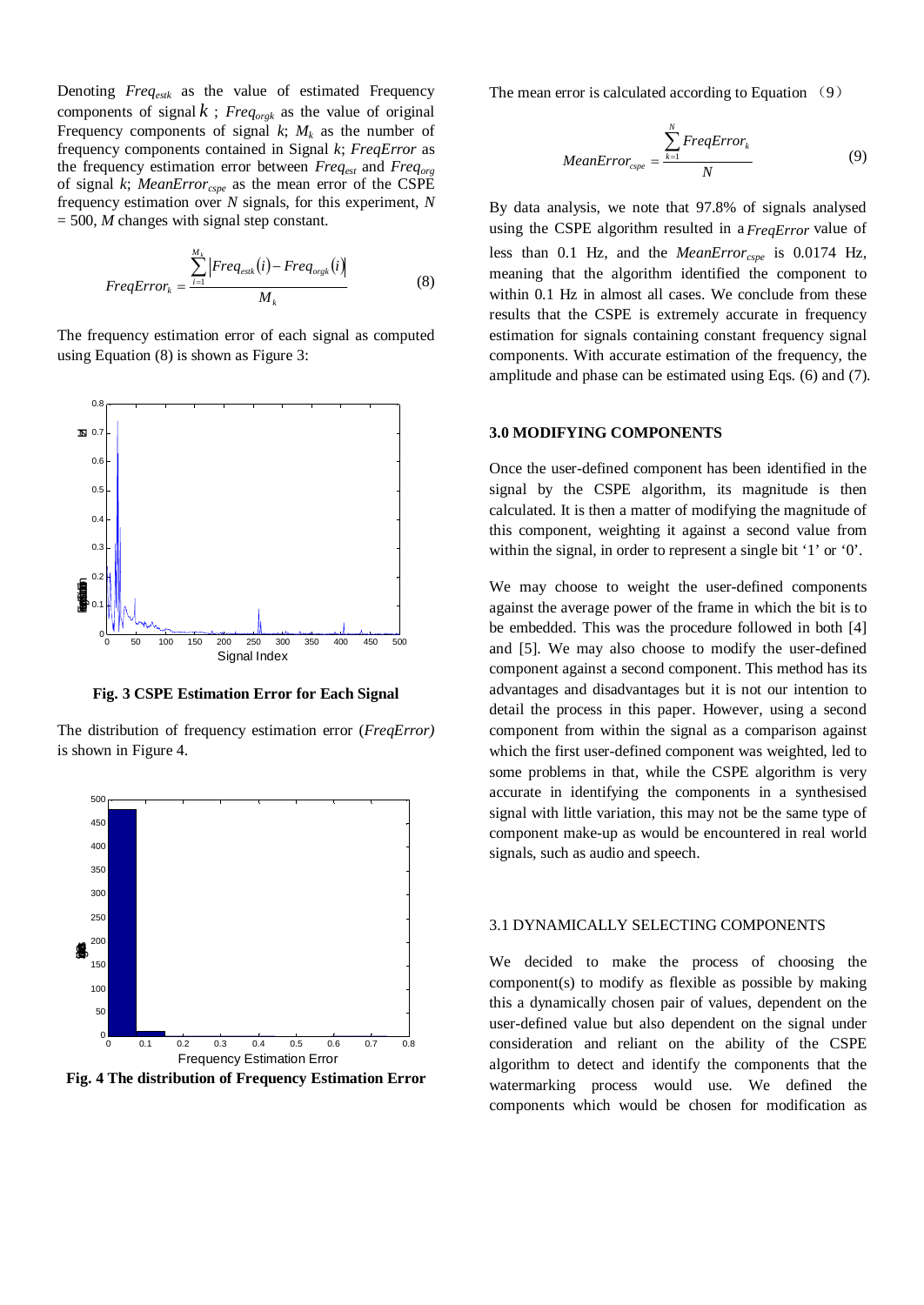being the nearest components above and below the userdefined value by more than a calculated threshold as illustrated in Equation (10) where *compA* is the highest CSPE-detected frequency component that is lower than the user-defined component  $u$ , by more than the threshold  $k$ while *compB* is a CSPE-detected frequency component above the user-defined component by the same threshold amount

$$
(compA < (u-k)) < u < (compB > (u+k))
$$
 (10)

What is interesting to note, using the formula in Equation (10) for defining which component we need to modify, and in which frames of the cover signal, is that only approximately half of the frames will require any modification. This is because the relationship between the values of the two chosen components in any given frame may already fit the criteria used for representing a '1' or a '0'. In this case they would not have to be modified in any way. This consideration makes this method far more favourable than [5],

When modifying the amplitude of a frequency component, care must be taken to ensure that we do not introduce any noticeable artefact which would result in an impact on sound quality. Similarly, we must ensure that the alteration we make to the magnitude of the chosen component is not so great as to have a negative impact on the timbre of the original signal.

We define a set of rules that would lead to the modification of only one of the components (*compA* or *compB*) in approximately half the frames. This is achieved by setting the rule (Amp refers to Amplitude)

If *bit*=1 let Amp(*compA)* > Amp (*compB*) + *margin*

If *bit*=0 let Amp (*compB*) > Amp(*compA)* + *margin*

The system would then compare the magnitude of both components (*compA* and *compB*) in any given frame before deciding if any modification would be required in order to satisfy these criteria, depending on the bit to be embedded and the magnitudes of the two components in that particular frame. If they are already in the correct relationship, no modification is required. If, however, they are not in the correct relationship, we must modify at least one of them. The decision to modify a component leads another question. Let us assume that the magnitude of *compA* is lower than that of *compB,* in a frame in which it needs to be of a higher magnitude to represent a '1' bit.

# 3.2 MODIFYING THE MAGNITUDE

As mentioned in Section 2.0.2, the CSPE algorithm can be used to accurately identify a component within a signal, and then to calculate its phase and amplitude. In order to increase the magnitude of a particular frequency component in the cover signal  $S(t)$ , we add a component at a defined magnitude and matched to the phase of the component it is being combined with, as illustrated in Equation (11):

 $S(t) = S(t) + (rAmp-lAmp+threshold)cos(2\pi (compA)t+lp)$  (11)

where *rAmp, lAmp, compA* and lp define amplitude of *compB*, amplitude of *compA*, Frequency of *compA*, phase of *compA.*

Similarly, if we decide to reduce the magnitude of a component  $S(t)$  so that it satisfies the requirements for embedding a '1' bit, we do this by reducing the magnitude of the component to the right of the user-defined component value, by adding in a component that is 180° out of phase with the original component in the signal as follows:

 $S(t) = S(t) + (rAmp-1Amp+threshold)cos(2\pi(compB)t+\pi-rp)$  (12)

where *compB* and *rp* define amplitude and phase of *compB.*

#### **4.0 DECODING**

In order to process candidate audio for detection and decoding of a potential embedded watermarked message, the system must first be provided with the user-defined value used as a basis for calculating the embedding values, along with the rules that define a '1' bit and a '0' bit. The candidate audio signal is then segmented into frames using the same frame size as was used for embedding. The system calculates the magnitude of the embedded component, and performs a simple comparison. From this comparison the watermarked bit sequence can be recreated. It would be a comparatively simple matter of applying the CSPE algorithm to identify the two components above and below the user-defined value by more than a pre-defined threshold. These two components would then have their magnitude compared and a '1' or a '0' bit would be determined according to the rules used in their embedding.

# **5.0 EVALUATION OF WATERMARKING SCHEME**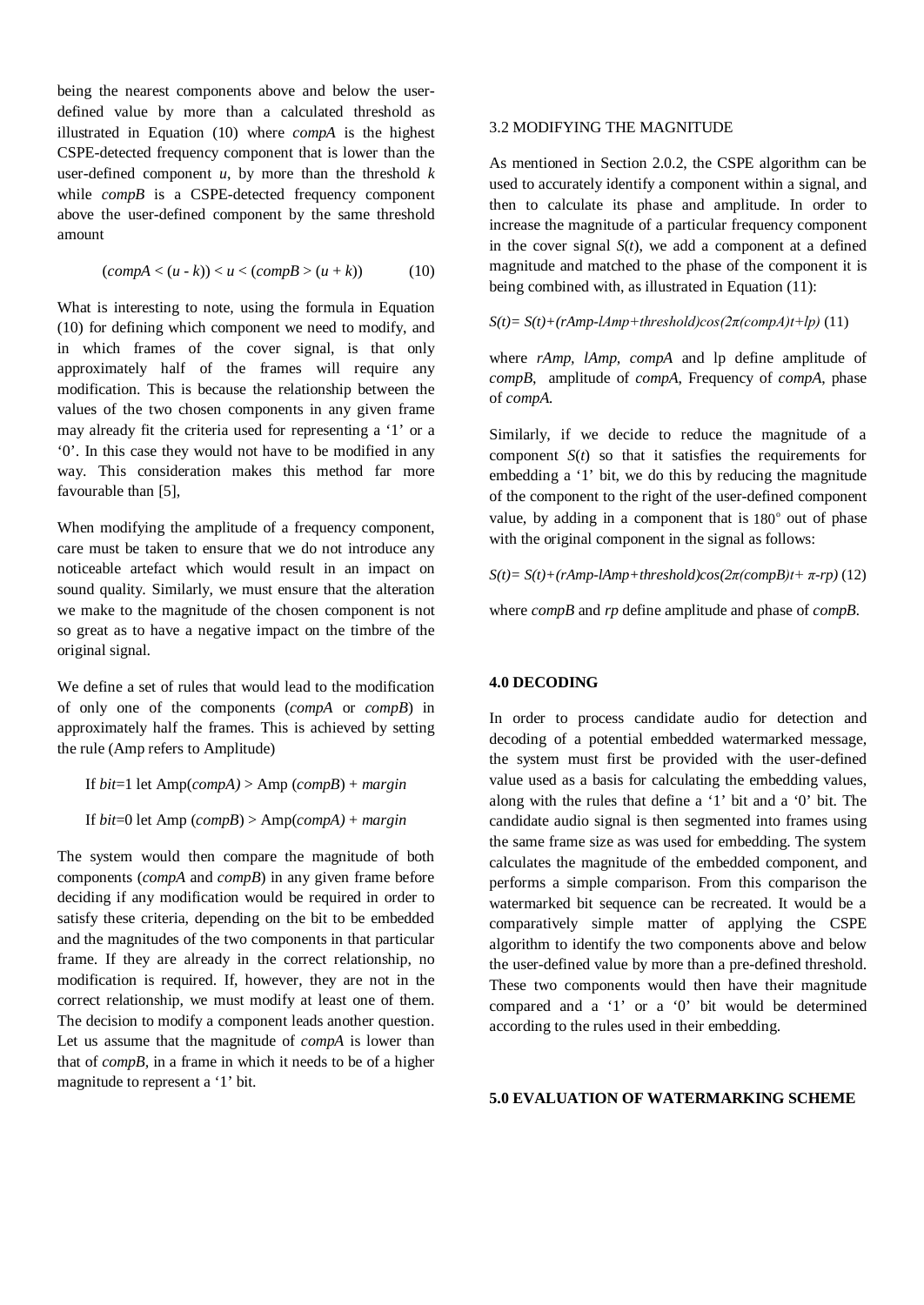A series of experiments was carried out to evaluate the performance of this codec, based on the same 500 signals as introduced in Section 2.2. For each signal, a randomly generated binary bit-sequence of length 150 was embedded by means of modification of the magnitude of components as described in Section 3. The system then decoded the modified signal in order to detect the watermarked code.

The difference between these two code sequences can be calculated in terms of equation below, where *DCode* denotes code sequence obtained in decode side, *ECode* denotes code sequence embedded in the signal. *CodecPrecision* denotes the precision of the decode process with code length *L* for signal *k*, *MeanPrecision* denotes average error of the decode process over *N* signals. In this experiment, *L* and *N* are set to 150 and 500 respectively. The results of this experiment are depicted in Figure 5.

$$
Code Precision_k = \frac{L - \sum_{i=1}^{L} |DCode(i) - ECode(i)|}{L}
$$
 (12)

MeanPrecision = 
$$
\frac{\sum_{k=1}^{N} (CodePrecision_k)}{N}
$$
 (13)



**Fig. 5 Precision of Codec for each Signal**

The distribution of *CodecPrecision* is shown in Figure 6.



**Fig. 6 The distribution of Precision of Codec**

From the experiment results, it can be seen that 99.2% of signals produce a *CodecPrecision* value of 1 (100%). This means that, from 500 randomly generated signals with multiple components of different frequency spacing, watermarked with a binary bit-sequence of 150 bits, 99.2% of these signals were decoded to the *exact* 150 bit sequence. Only 0.8% (a total of 4) of the 500 signals was not decoded perfectly. Of those not *perfectly* decoded, the bit sequence recovery rate was above 98.66%. The *MeanPrecision*  computed using Equation (13) is 0.9999 (99.99%). Therefore, the performance of this codec is almost perfect for this experiment with the synthesised signals.

Furthermore, the decode experiment in this case represented a single iteration of a bit sequence over the length of a signal. Given that any real world use of such a scheme would enable a bit sequence to be embedded repeatedly in a cover signal, it would be possible to increase the effectiveness of the decode process by, for example, repeated decoding and using the *mode* of the results.

## **6.0 CONCLUSION**

We have proposed an application that utilises the superresolution capabilities of the CSPE algorithm to accurately identify individual components of an audio signal, calculate their magnitudes and then alter magnitude as appropriate to represent a particular bit value.

Experimental tests using 500 synthesised signals incorporating multiple randomly generated components embedded with a bit sequence of length 150 showed an